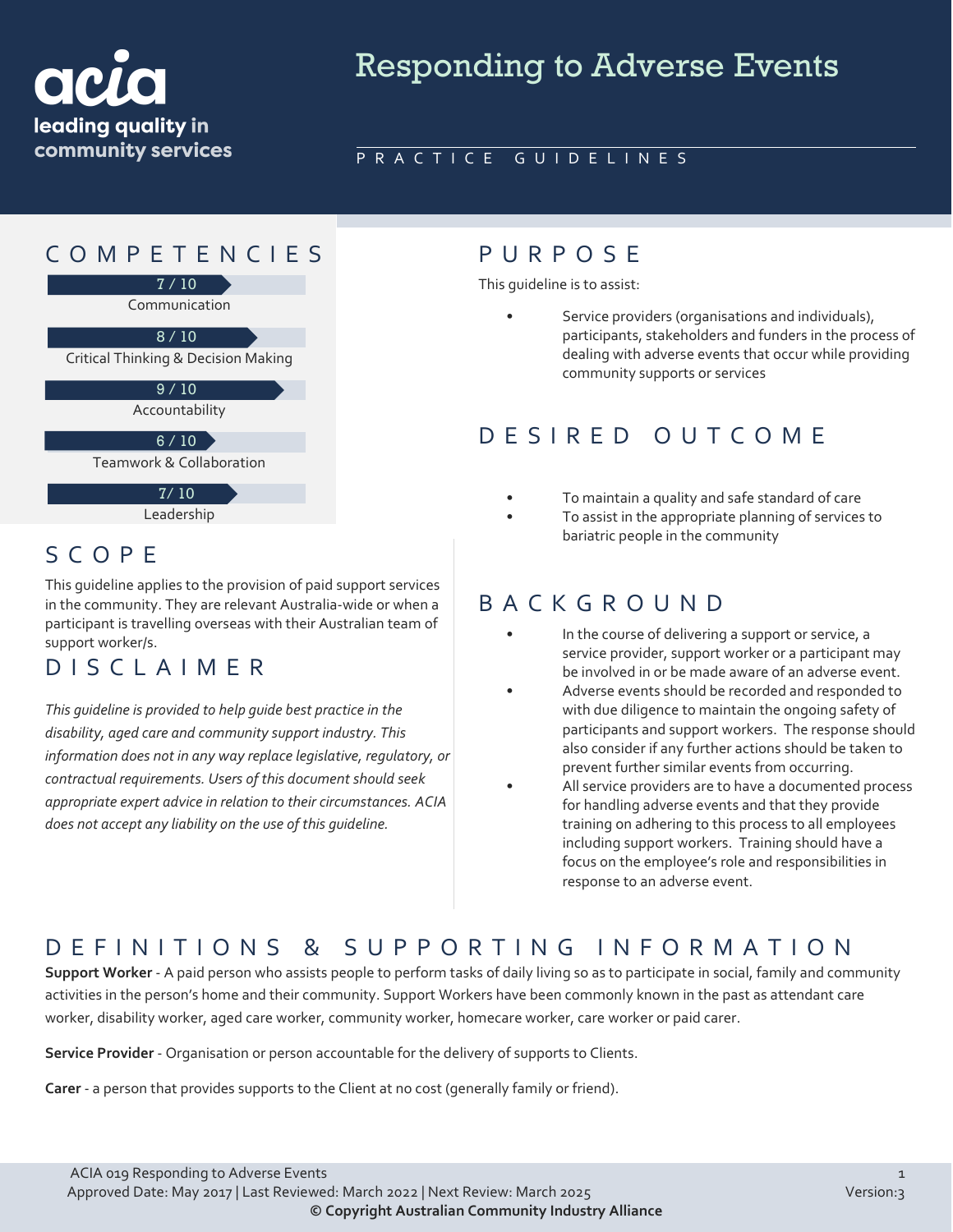**Support Worker Competency** - trained and assessed as competent by a Registered Nurse or a person deemed competent by the provider to safely and appropriately perform a specified task as a support worker.

**Client** means the service user, participant, user, care recipient, consumer or person receiving the nursing or support services.

**Plan** means a Service Plan, Support Plan or Individual Plan (however titled – the plan) is a document developed in response to a request for service. It is developed by a Registered Nurse or a person deemed competent by the provider from the service provider, prior to the commencement of service delivery. It outlines the expected outcomes of the requested care/services and the tasks, duties and interventions required to meet the care and service needs of the client (within the parameters of the funding program). The plan guides and directs the individual support worker or Registered Nurse in their day-to- day delivery of the services.

**Adverse Event** is an unplanned incidence which resulted in harm to a participant, support worker or other member of the community.

# GUIDELINE

Any adverse event that occurs during the time when a participant is in the care of a service provider or a support worker should be recorded and responded to.

Service providers should have a clear policy and procedure for recording and responding to adverse advents. The policy should require all support workers to report adverse events to their supervisor or management team immediately.

The Provider policy must highlight:

- the role of each employee in reporting the occurrence of an adverse event to their supervisor or manager including the expected timeframes that the report should occur in;
- the requirements and process for recording adverse events;
- how follow up investigations should be handled;
- consideration for when a participant's family or next of kin should be contacted.

Service Providers should also refer to the requirements of the funding body under which a participant is funded and ensure all guidelines set out within the funding agreement for the participant are followed. Service Providers should also follow any requirements for Serious Incident Reporting set out by the funding agency.

Any adverse event that results in an immediate threat to a participant, support worker or other member of the community should be reported to the appropriate emergency service.

Mandatory Reporting typically includes (Andrews et al., 2002; Bird, 2011; "Compulsory reporting of suspected abuse of residential aged care residents," 2007; Crawford, 2016; Ho et al., 2017; Kuruppu et al., 2018; MacCormick, 2018; Sarkar et al., 2020):

- Unexpected deaths
	- Serious Injuries
		- o Fracture
			- o Burn
			- o Extensive Bruising
		- o Head or Brain Injuries
		- o Any injury requiring hospitalization
		- o Unreasonable force
- Restrictive Practices
- Unlawful sexual contact or inappropriate sexual conduct
- Abuse or Neglect
	- o Physical abuse
		- o Emotional abuse
		- o Neglect
		- o Financial abuse including stealing or financial coercion
		- o Sexual abuse
		- o Systemic abuse